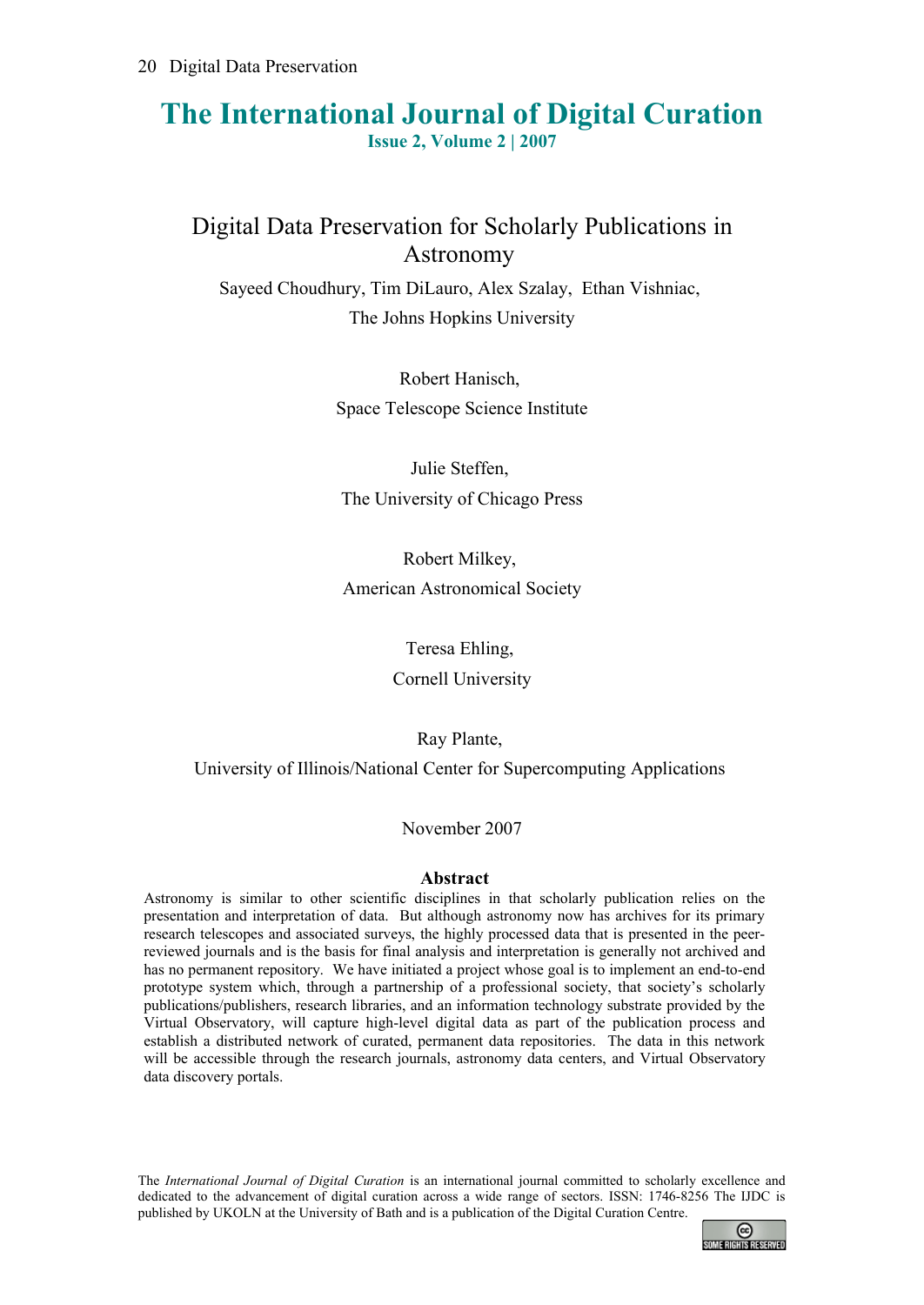### **Introduction**

A fundamental aspect of scientific scholarly communication is the presentation of data. In astronomy and many other fields, data is presented in graphical form (scatter plots, contour maps, gray-scale and color images), but the digital data underlying these graphical representations is not systematically captured and archived. As a result, researchers cannot cite or examine the data from which measurements have been made and conclusions have been drawn. Without this ability, the very essence of the scientific method, with its requirement of validating results, becomes compromised. Astronomers are producing and analyzing data at ever more prodigious rates, with projects such as the Sloan Digital Sky Survey<sup>[1](#page-1-0)</sup> having gathered data at unprecedented rates, raising new challenges and opportunities. This explosion in data-driven science has led to fundamental changes in practice and modes of inquiry, prompting the USbased National Science Foundation (NSF), the UK-based Joint Information Systems Committee (JISC), and other agencies and organizations to advance the evaluation and development of Cyberinfrastructure to support large-scale digital science projects. The Library of Congress National Digital Information Infrastructure and Preservation Program (NDIIPP) and the NSF Blue-Ribbon Panel on Cyberinfrastructure report (National Science Foundation, [2003\)](#page-10-0) stress the essential aspect of digital archiving of datasets to ensure long-term access. Most recently, the US-based Institute of Museum and Library Services (IMLS) awarded this project team a grant through its National Leadership Grant Program, which included a call to "develop pilot projects or programs in data curation." Without immediate action, we may find ourselves in a "digital dark age" losing important, scholarly resources from the scientific domain.

In the United States, NASA's Great Observatories, ground-based national observatories, and major survey projects have archive and data distribution systems in place to manage their standard data products, and these are now interlinked through the protocols and metadata standards agreed upon in the Virtual Observatory. The National Virtual Observatory (NVO) project is playing a leadership role in building services for the astronomy community to access and analyze astronomical data. Through the Virtual Observatory's standard interfaces for data discovery and data access, astronomers, students, educators, and the public will have access to digital astronomy data from around the world. For good reason, the NVO is often cited as one of the quintessential cyberinfrastructure projects. With projects such as NVO, the astronomy community has moved into the forefront of data-intensive digital science, providing a path for other disciplines to consider. However, thus far the scope of the NVO has deliberately not included long-term data curation, focusing instead on data location and data access standards and protocols.

Based on extensive, ongoing dialogue and communication, the NVO project team, led by researchers at Johns Hopkins University (JHU), the California Institute of Technology, and the Space Telescope Science Institute, has concluded that academic research libraries, given their expertise together with long-term, sustainable support from universities, represent the ideal home for long-term preservation and curation of large-scale datasets to support persistent access and scholarly communication. Libraries play an important role in curation and preservation, a role that becomes more complicated with the increasing use of electronic means of content delivery. Digital

<span id="page-1-0"></span><sup>&</sup>lt;sup>1</sup> [http://www.sdss.org](http://www.sdss.org/)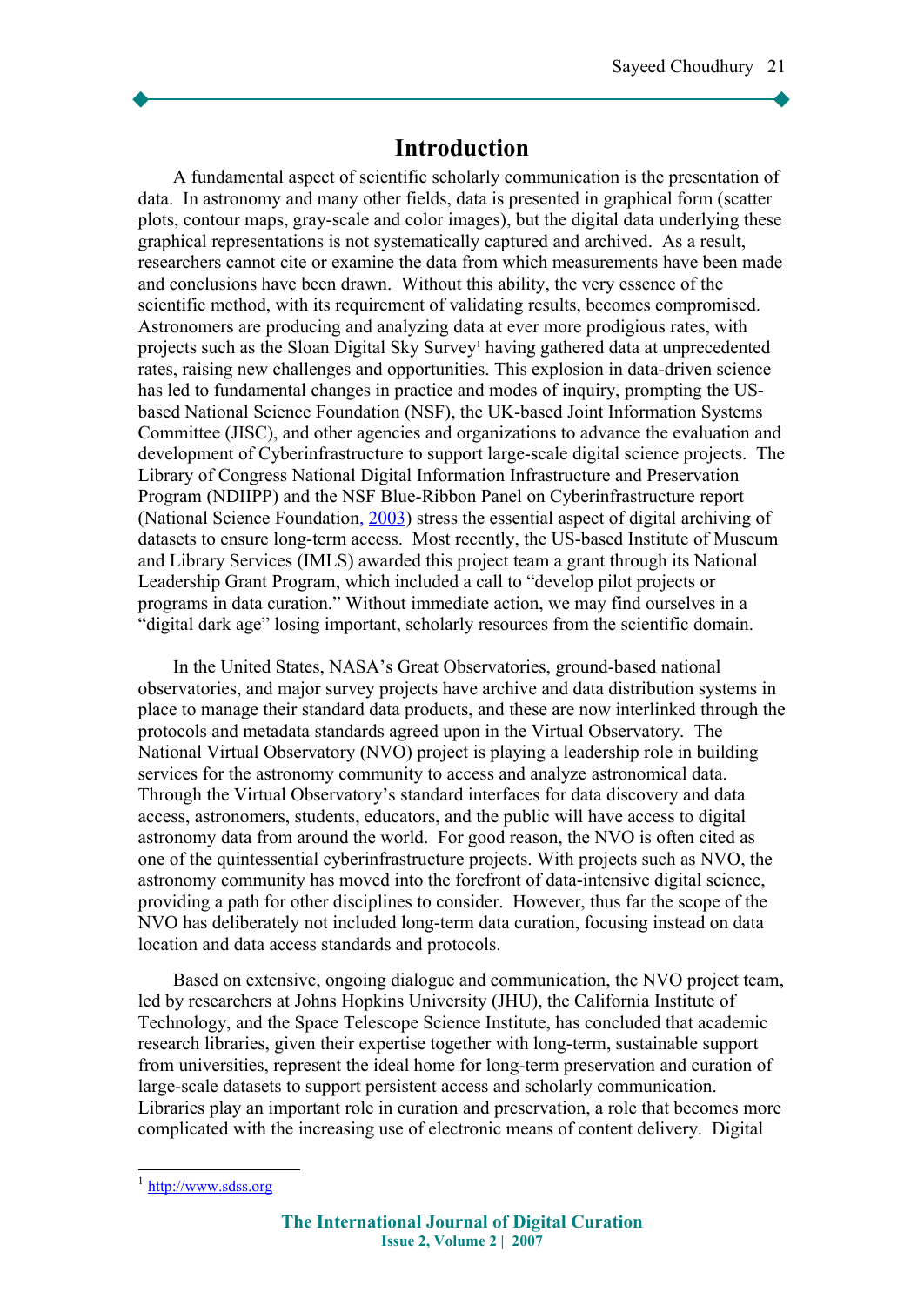data products require standardized metadata descriptions in order to be scientifically useful and locatable through multiple access portals.

Our vision is to create a cooperative system amongst astronomical researchers, professional societies, publishers, editors, libraries, and the Virtual Observatory in which the literature, the associated digital data, and the underlying data archives interoperate seamlessly and where high-level data products are assured of long-term preservation and curation. This cooperative system involving several large research institutions could serve as a model for other data-driven research disciplines.

Wider dissemination of research results in the age of electronic publishing has increased both the speed and effectiveness of subsequent research in many scholarly disciplines. The data underlying much of this research are more likely than ever before to be born digital. Many research funding bodies and much of the academic community require that both research findings and original data be accessible; this implies a responsibility for integrated data preservation and curation that has only very recently been explored. Technological solutions to large-scale data storage, preservation, and curation are now available through systems such as Fedora<sup>[2](#page-2-0)</sup> and DSpace<sup>[3](#page-2-1)</sup>. National research facilities now provide reasonably comprehensive data archives. What is missing is an end-to-end process for capturing, curating, preserving, and providing long-term access to the highly processed data described in peerreviewed publications. We are prototyping such a process. Our goals include assessing the scientific impact of this new approach to astronomical data, as well as working out sustainable business models for increasing the value of data in this way.

Our prototype phase focuses on astronomy because of the technological maturity of electronic publications and data management in this discipline, and because of the wide access to digital data archives. Astronomers acquire, calibrate, and analyze hundreds of terabytes of data from both ground- and space-based observatories every year. Raw and processed data mainly reside in observatory archives and data centers, and are available (after nominal proprietary periods) for re-use by any researchers. However, the most refined digital data products - the recalibrated and specially processed digital images, spectra, and time series that are graphically shown in the peer-reviewed literature - are not systematically preserved. As a result, assertions and analyses based on these data cannot be independently verified, and creative re-use of the data (e.g., to examine other objects in the same field of view, or to combine multiple datasets in correlative studies) is possible only through private collaborations.

## **The Objective of the Virtual Observatory**

The objective of the Virtual Observatory<sup>[4](#page-2-2)</sup> is to support new science by greatly enhancing access to data and computing resources. The VO is intended to make it easy to locate, retrieve, and analyze data from archives and catalogs worldwide, and it assumes that astronomical data is distributed rather than centralized. Thus, the VO is concerned with data discovery, data access, and data integration, capabilities that are enabled through the use of standard protocols for registering the existence and location of data and for requesting data that satisfies the user's interests. These standards are

<span id="page-2-0"></span><sup>&</sup>lt;sup>2</sup> [http://www.fedora.info](http://www.fedora.info/)

<span id="page-2-1"></span><sup>&</sup>lt;sup>3</sup> [http://www.dspace.org](http://www.dspace.org/)

<span id="page-2-2"></span><sup>&</sup>lt;sup>4</sup> [http://us-vo.org](http://us-vo.org/) and [http://ivoa.net](http://ivoa.net/)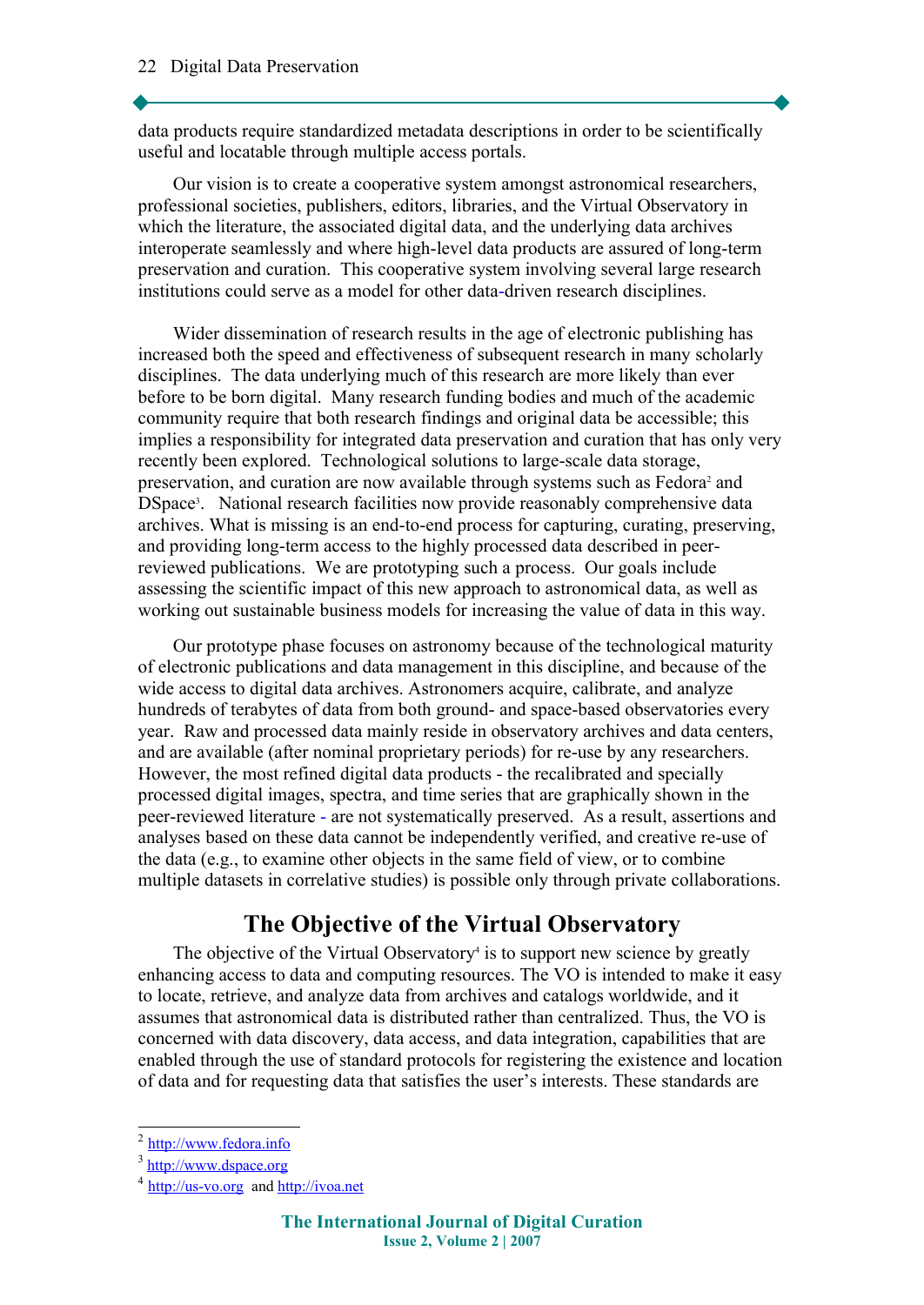developed on a national (the US National Virtual Observatory) and international (the International Virtual Observatory Alliance) basis, with the goal of having one set of standards that is accepted worldwide.

As is illustrated in Figure 1 below, the VO provides common discovery and access methods so that users of astronomical resources need not interact with them one at a time, each with a different user interface and peculiar data formatting, but rather through a common interface. The VO interoperability standards allow for diverse resources to be queried in a standard way, and for responses from data providers to be encapsulated with standard descriptive information - metadata - sufficient for a webbased portal or other application to be able to understand the underlying data.



**Figure 1** *Left*: Astronomy data collections and services as seen by the astronomer, without the Virtual Observatory. Each archive, survey, or service has its own interface and must be discovered by the end user. *Right*: Astronomy data collections and services as seen by the astronomer, using the Virtual Observatory. Resources with VO-compliant interfaces are accessible through a single portal or application.

The essence of the Virtual Observatory is *interoperability*. Data discovery, data access, and database queries are enabled by metadata standards. An open, serviceoriented architecture allows for distributed applications with web services wrappers to interact and exchange data. Data storage is inherently distributed, both for institutionally supported data collections and for user-generated data. Heavily used and/or large-scale datasets are replicated to assure availability and proximity to largescale computational resources. Access to proprietary data or controlled-access computational facilities is controlled through authentication and authorization services based on standard Grid protocols.

A primary goal of the Virtual Observatory is to provide integrated access to archival data and derived data products: catalogs, tables, and highly processed images, spectra, and time series. The initial focus of NVO development has been on providing access to the former - the archival datasets that are already available via public interfaces on the web, but often with unique and incompatible interfaces. Derived data products are the purview of either dedicated large projects (such as the 2MASS or SDSS sky surveys) or of individual researchers. Large projects have thus far worked to provide access to these high-level products. The valuable data from individuals or small collaborations sometimes appear in the electronic journals and sometimes on personal web sites, but most often these data are not available at all in any standard form or via any standard interface.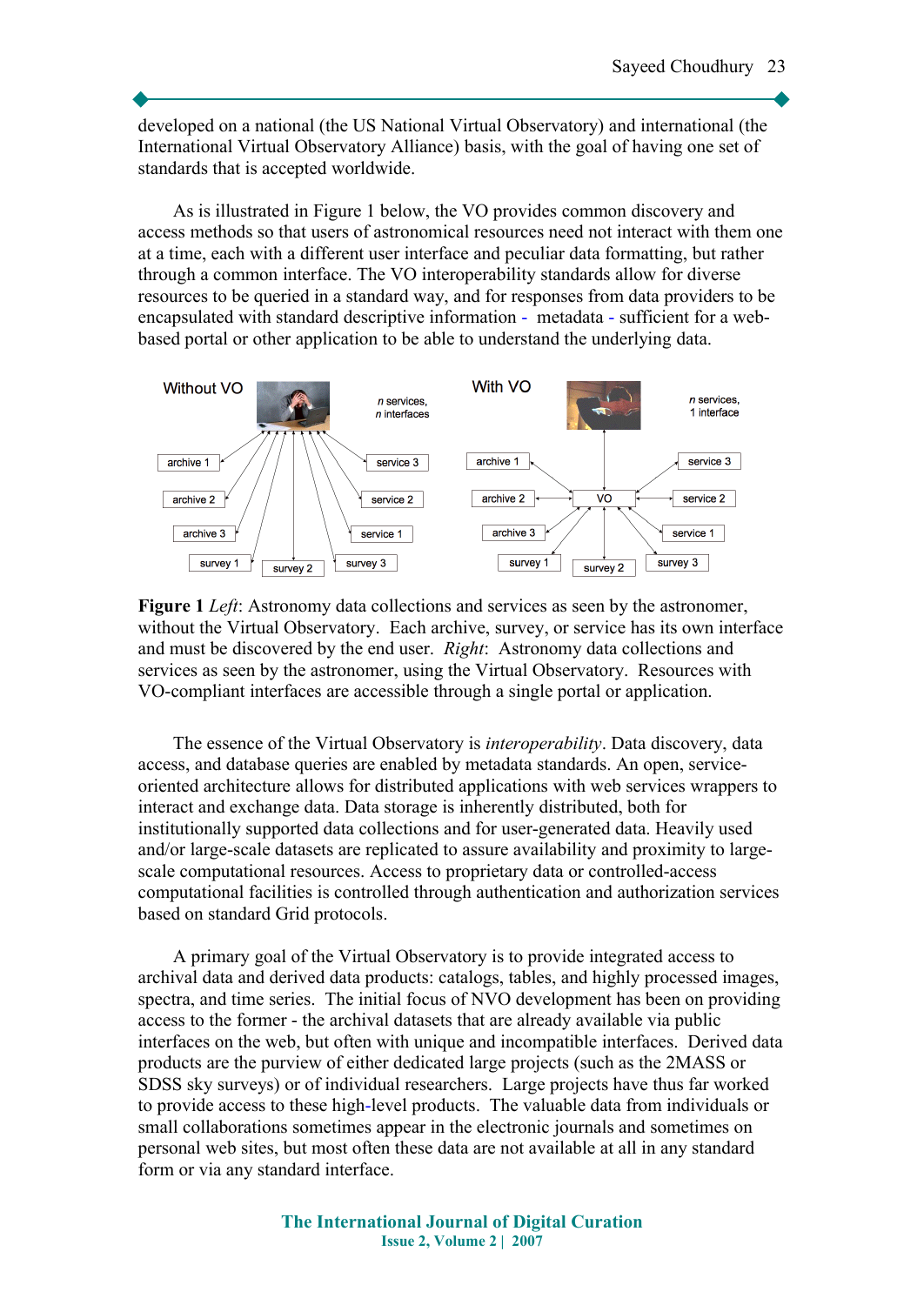### **The Data Preservation Problem**

What does data curation mean for astronomers? Astronomers' data include images, spectra, catalogs/tables, and documents or free form data. Individual or teams of astronomers using ground-based and space-based instruments capture or create a portion of these data that provide the foundation for research and publication. Most of these data reside in systems optimized for the storage and retrieval of data from particular telescopes or facilities, but lacking generic data access or query mechanisms (a situation the NVO is beginning to rectify). In any case, major astronomy archives focus on standard data products, and less so on highly processed images or spectra that are associated with peer-reviewed publications.

Astronomers publish their research results in conference proceedings, electronic preprints, PhD theses, and peer-reviewed journals. The journals are the primary longterm repository for scholarly research, and in astronomy in particular, journal articles often contain and describe highly processed data. However, the journals typically only contain graphical representations of data: pictures rather than digital images, and graphs rather than the numeric data represented in the graph. In recent years astronomy journals have worked in partnership with data centers, most notably the CDS in Strasbourg<sup>[5](#page-4-0)</sup>, to obtain from authors, review, and retain tabular data. Machine-readable tables are now frequent adjuncts to published papers, especially for large catalogs that used to be relegated to the journal supplement series.

However, journals typically balk at author requests to accept digital imaging data, such as the FITS<sup>[6](#page-4-1)</sup> files that underlie the graphical representations (gray scale and color images, contour plots, polarization maps) that appear in the journals. And indeed, some authors balk at the idea of making their digital data available to others to examine because they are not finished with their analysis. Yet readers of the journals increasingly want to be able to compare the results of others with their own work, to bring together data from diverse sources, and to undertake investigations that synthesize information. Scientists willing to share their data often find that, some years later, they neither know where their data are nor whether the media hosting them remains generally readable. If the digital data underlying a research paper are not available for inspection, then the results and interpretation cannot be independently verified and we do a disservice to the scientific process.

Without an integrated system for individual scientists to deposit these data into a persistent library-based archive or NVO-standard interfaces for access, it is impossible to query these data, identify gaps in knowledge, cite the data within publications, or preserve them for long-term access. The (primarily) public funds invested in data collection do not provide maximum scientific return. The barrier for participation in such a system should be low. Ideally, individual scientists should be able to register their processed, high-level data with library archives as easily as they can create web pages.

<span id="page-4-0"></span><sup>&</sup>lt;sup>5</sup> <http://cdsweb.u-strasbg.fr/>

<span id="page-4-1"></span><sup>&</sup>lt;sup>6</sup> <http://fits.gsfc.nasa.gov/>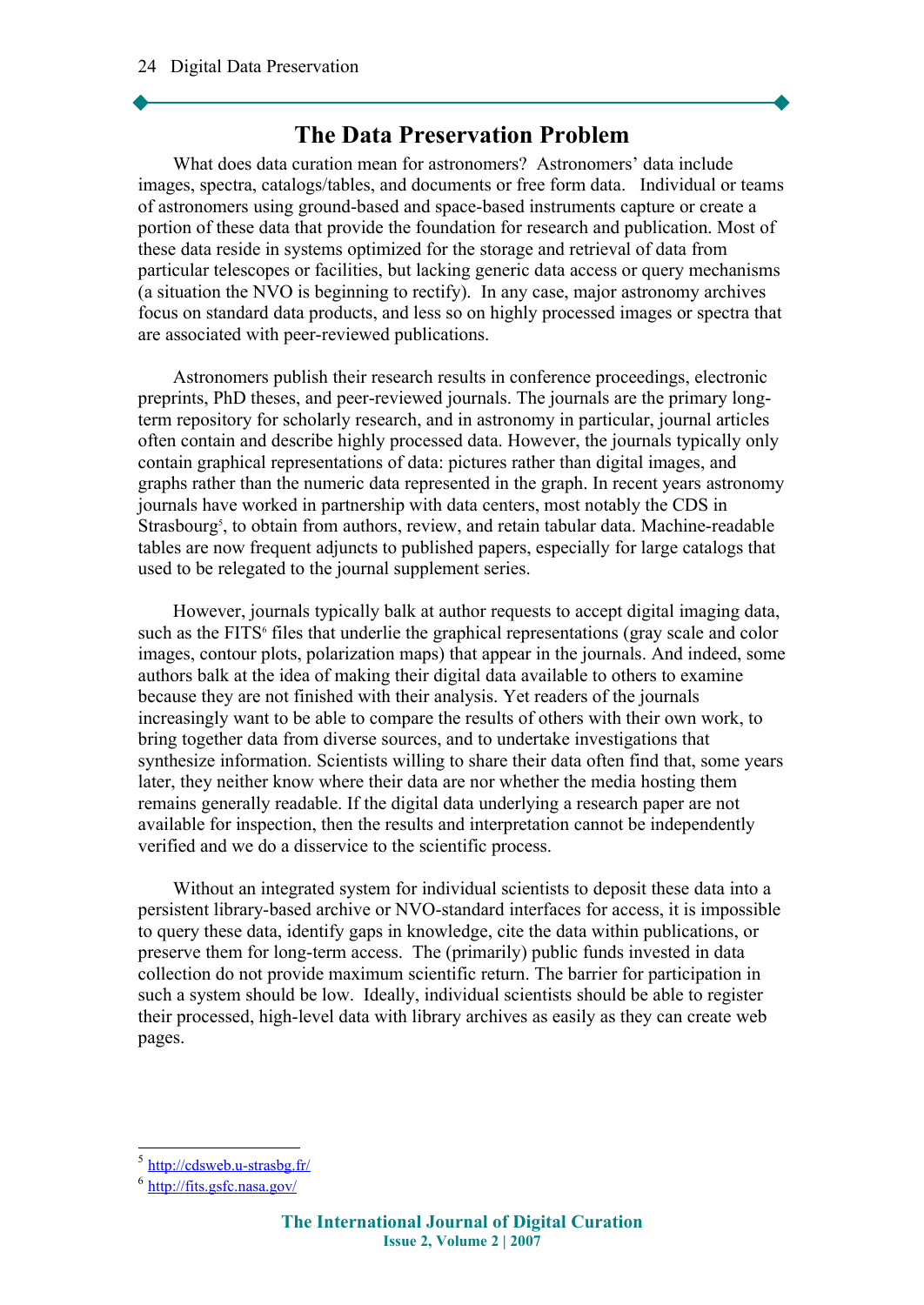## **Architectural Components**

A high-level picture of the digital data preservation architecture is shown in Figure 2. Starting at the top, we have the publication and editorial process, which includes data capture, metadata tagging, and linking between the digital data and journal article using persistent identifiers. Data ingest is handled by a data storage appliance, a black-box storage system whose functions are limited to storage of digital data objects and associated metadata databases. Data storage appliances can be hosted by the journal publisher, scientific society, research libraries, and at VO sites, and various sites can host both astronomy data and other content as they desire. The astronomy data will be replicated among the storage appliances for redundancy, and the "VOSpace" environment for distributed storage provides, as necessary, authentication and authorization services for datasets that may have restricted access such as proprietary periods.<sup>[7](#page-5-0)</sup> Data access is provided directly from the journal portals, or through the VO once the digital data collections are registered with the VO resource registry. Research libraries and journal editorial staff are involved with metadata curation through direct interaction with the metadata database.



Figure 2. Architectural components of the digital preservation facility.

In the astronomy community there is a long-established partnership between the dominant, non-profit publishers such as the American Astronomical Society and its production partner the University of Chicago Press (*Astrophysical Journal*, *Astronomical Journal*) and astronomy data centers and bibliographic services (Astrophysics Data System, ADS, in the US; Centre de Données astronomique de Strasbourg, CDS, in Europe). Our initiative offers an opportunity to move libraries from the periphery of projects such as NVO to the center of digital archiving and data curation efforts, and to establish a three-fold collaboration—publishers, an association of libraries, and NVO - that assures universal and long-term access and preservation.

<span id="page-5-0"></span><sup>&</sup>lt;sup>7</sup> http://www.ivoa.net/twiki/bin/view/IVOA/IvoaGridAndWebServices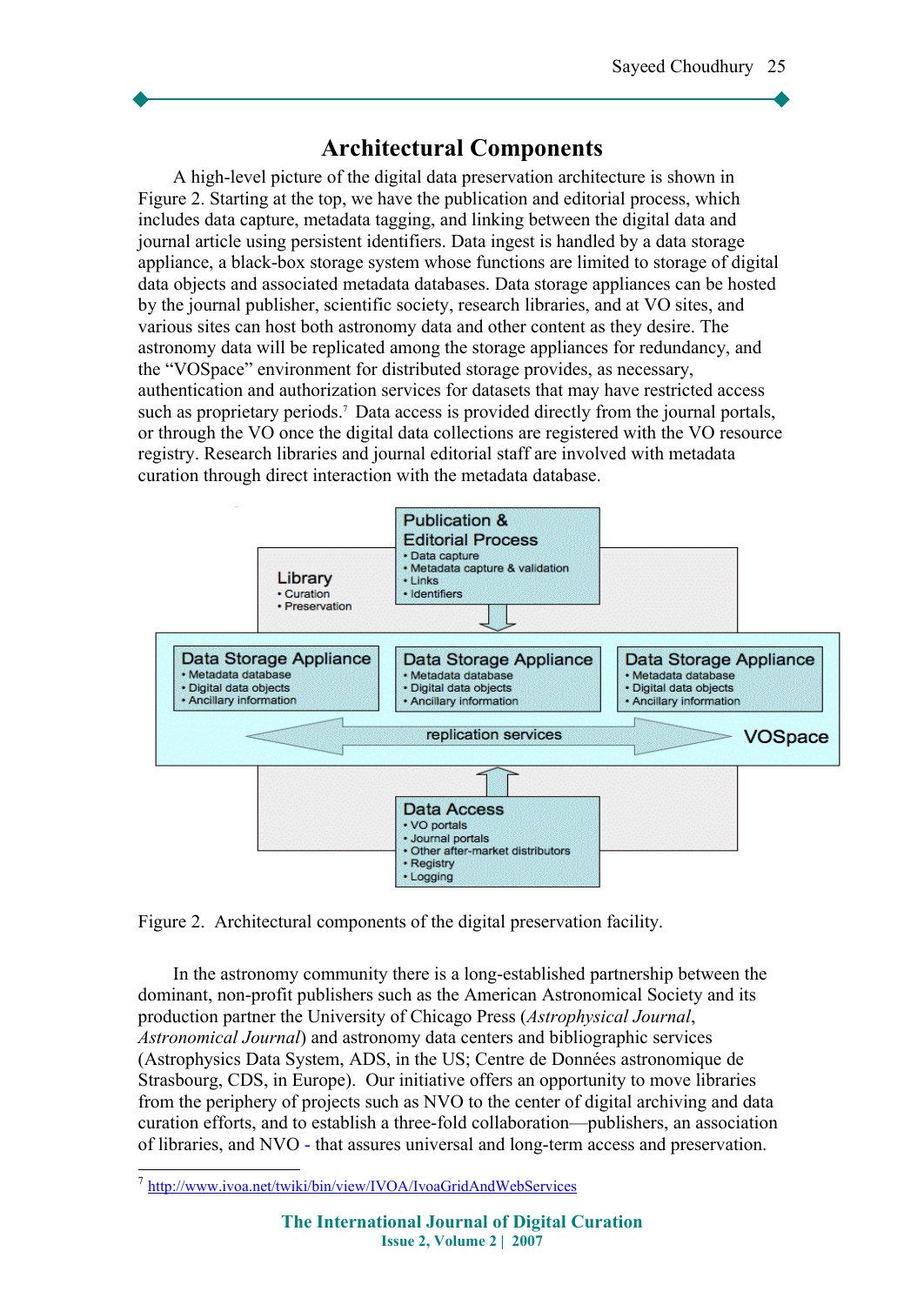By incorporating NVO web services into a Fedora digital library framework we will provide mechanisms for long-term digital archiving of astronomical tables, catalogs, spectra, images and documents that facilitate data publishing for astronomers and scholarly journals.

## **A Prototype Project**

Our near-term goal is to implement an end-to-end prototype digital data preservation facility using astronomy scholarly publications as a test-bed. Astronomy is an ideal discipline to start with, as essentially all digital imaging data is available in a single standard format (FITS), the VO projects are defining further standards for interoperability for catalogs and spectral data, the community is small and highly epublishing-aware, and there are few restrictions on data access and exchange. [8](#page-6-0)

In the astronomy community there is already some experience with digital data preservation. One of our team members, Ray Plante (NCSA), developed the Astronomy Digital Image Library (ADIL) ten years ago (Plante, Crutcher, & Sharpe, [1996\)](#page-10-2). ADIL allows researchers to upload digital data collections and to link them with the peer-reviewed publication that describes them. ADIL, however, has not been used very extensively, and we believe that one of the main reasons for this is because the data upload and curation process is totally separate from the publication process. Thus, our idea is to draw on the strengths of ADIL, but to integrate digital data management into the publication process. This includes data capture, review, metadata tagging and validation, and storage.

We will develop a set of web services that link literature and reference materials to astronomical datasets. These services will reflect actual use cases as defined by the NVO. For example, "identify all literature and images within this portion of the sky." We will map these web services into a Fedora-based digital library framework. Deposited data will ultimately be archived within the Library, which will serve as a digital annex for publications. Fedora's ability to integrate web services and object discovery facilities are particularly relevant in this regard. Through this effort, we will develop an appliance that will comprise both the hardware and software to manage this service. This appliance will be installed at our partner libraries at the University of Edinburgh and the University of Washington.

Fedora (Payette, Staples, & Wayland, [2003\)](#page-10-1) is an open source repository system being actively developed by the University of Virginia and Cornell University. The fact that Fedora is open source will give us the ability to modify the system, as necessary, and to distribute the appliance without concerns about software copyright. Unlike some other repository applications, Fedora was designed to support the association of behaviors with the digital objects it contains. These associations are called "disseminations" in Fedora. So, instead of simply returning the content, as it was stored into the repository, Fedora can render the content or act on it in different ways. This coupling of digital objects with behaviors will allow richer interaction with the deposited content.

<span id="page-6-0"></span><sup>&</sup>lt;sup>8</sup> As our collaborator Jim Gray of Microsoft liked to say, "Astronomy data is worthless!" By which he meant it has no commercial value and thus experimenting with it comes without concerns for licenses, fees, etc.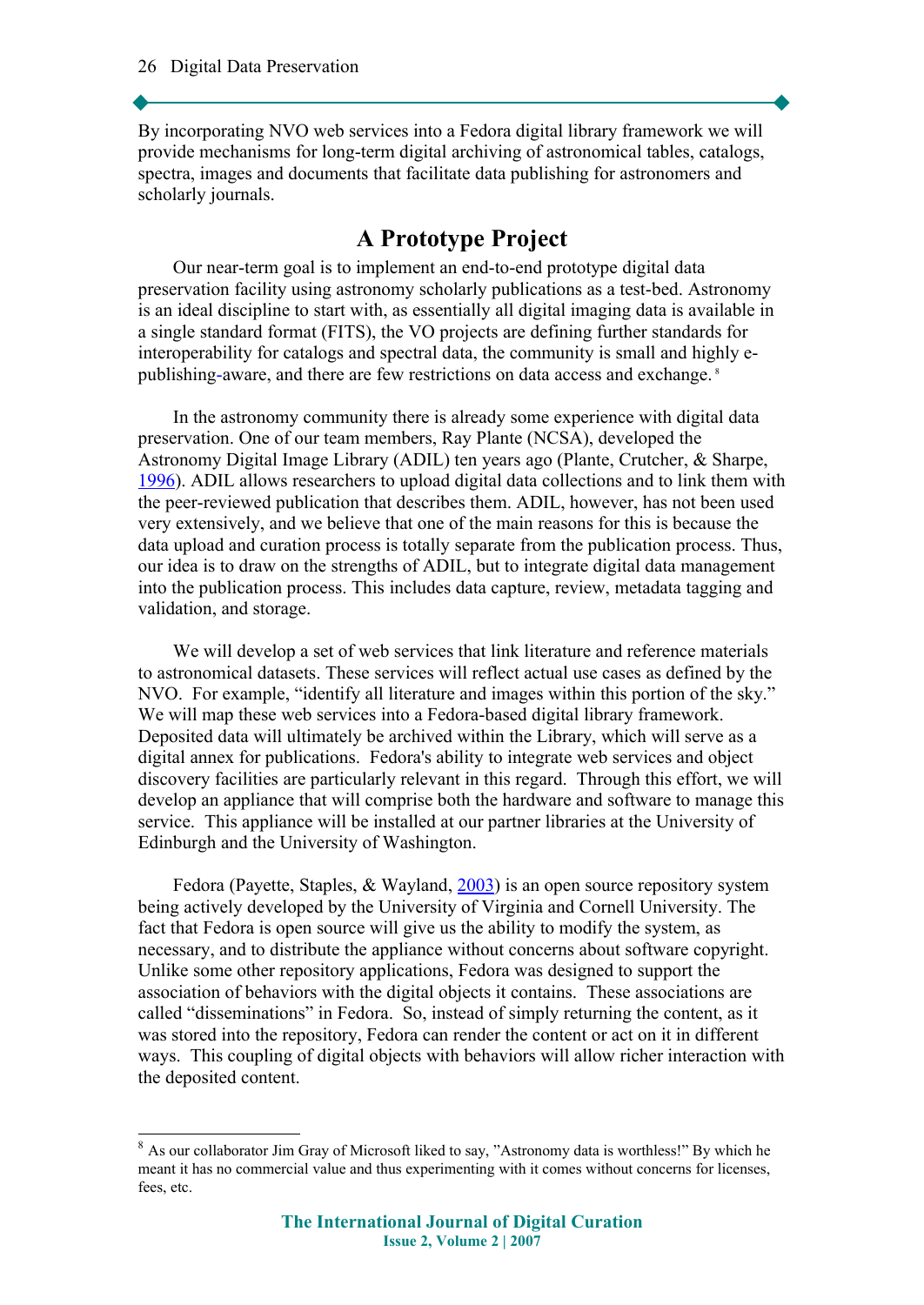Ingesting content into Fedora can support digital preservation in a number of ways:

- Fedora supports the typing of datastreams that can support format migration. These datastreams can be validated using checksums and applications like JHOVE and the Unix "file" command.
- Fedora's relationship database (the RDF triple store) allows for the tracking of relationships between objects. This feature could be useful for building preservation packages for standard Fedora digital objects and for the "network overlay" digital objects that are built by linking together parts of other objects.
- In upcoming versions, Fedora will support the concept of content models, which brings semantics to the management of digital objects. Content models will allow higher levels of object verification and validation (above and beyond validation of individual datastreams).
- Fedora supports replication, which can be used to duplicate information from one repository to another, allowing digital objects to survive disasters or failures in a single location.
- While Fedora uses a database to support its operation, a Fedora repository can be completely rebuilt from just the contents of its filesystem.

In addition to providing a default dissemination based on content type (e.g., image, spectra, catalog), we will use these facilities to link deposited content with appropriate NVO services. These interfaces will allow users of a digital object to be drawn into a rich interactive experience that uses data from the selected object as the starting point for further discovery.

For example, the image content (TIFF, JPG, etc.) of an image digital object might be displayed to the end user with links to a web service that allows interaction with a larger portion of the sky. Data from the object would be passed as parameters to the service, allowing the service to focus on the correct portion of the sky and, perhaps, to highlight appropriate objects.

Data discovery and access will be possible through the journal portals (from the research papers themselves) and VO portals (which provide more open-ended queries, such as "find me all images of NGC 4151", or "where are there spectra of AGNs?"). Data management and curation will incorporate the expertise and guidance of the research libraries, whose organizations are committed to long-term preservation and whose experience in cataloging and metadata quality checking will be invaluable. As a result of providing a simple mechanism for researchers to upload, register, and annotate their processed data in a permanent digital archive, we enable the VO to integrate the collection of processed data products into the general framework for data discovery and access. The standard VO methods for data access (catalogs, spectra, images) can be implemented as front-end services to the Fedora-based, distributed collection of high-level data products.

A somewhat larger challenge comes in the area of data discovery, which depends on the availability of reliable metadata describing the datasets in a collection. To support search and discovery, technical and descriptive metadata will be extracted from deposited objects and mapped to one or more common metadata formats. While the details will be developed over the course of the project, it is anticipated that these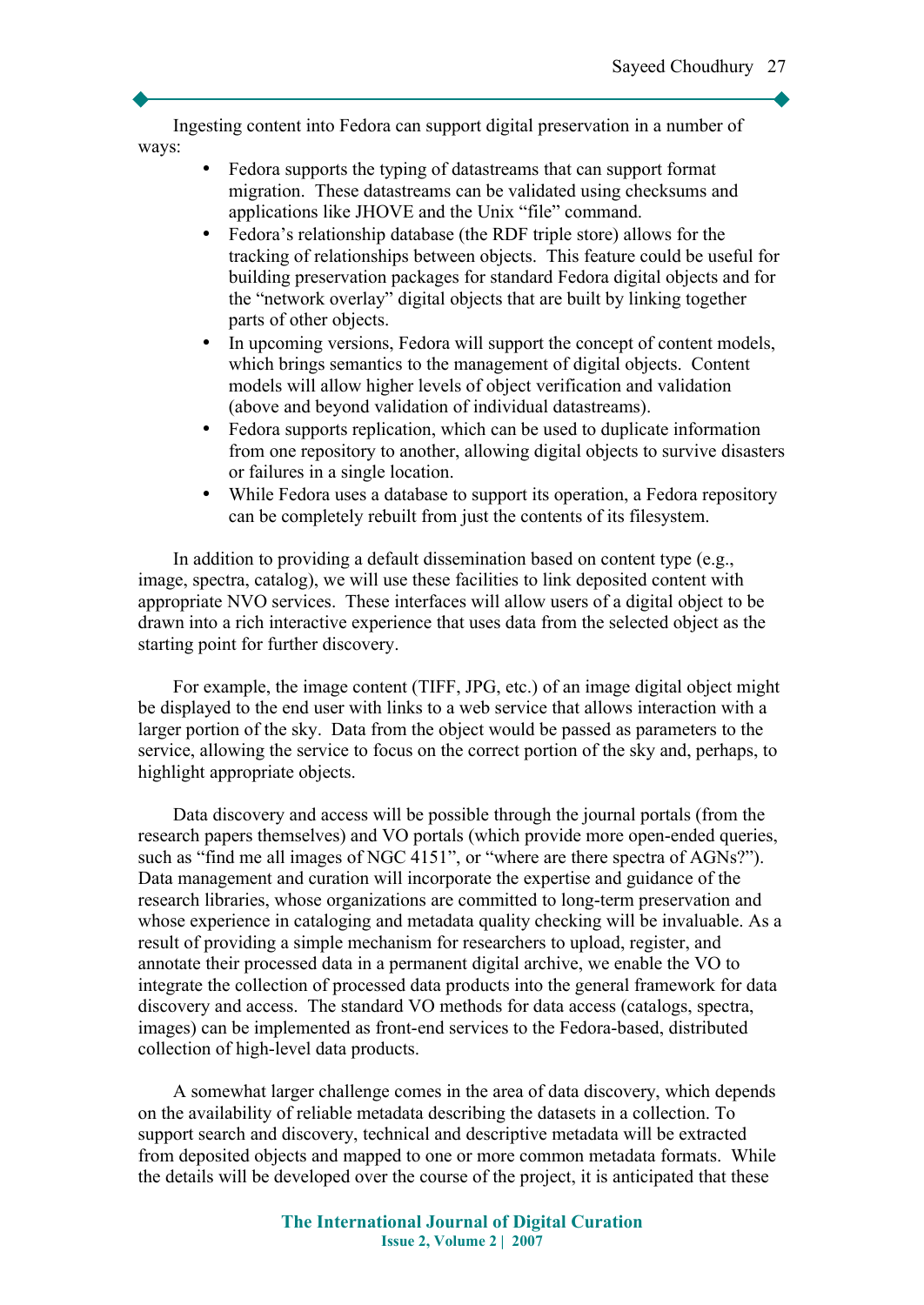formats will include simple Dublin Core<sup>[9](#page-8-0)</sup> and a format designed to support information specific to the astronomy domain. We will draw upon the VO experience in defining metadata standards for resource discovery and associated data models. Metadata will be made available using the Open Archives Initiative Protocol for Metadata Harvesting (OAI-PMH). [10](#page-8-1) Content will be harvested frequently so that new data quickly become available to the astronomy community.

With the cooperation of the American Astronomical Society, the editorial staff of the *Astrophysical Journal* and *Astronomical Journal*, and the Institute of Physics, we will work with publishers to define suitable data submission formats and procedures. Since the association of libraries will manage and preserve the deposited datasets, we will reduce the participation and entry barrier for publishers. Through these combined efforts, we will create a fully integrated network of processes, tools and systems to support ingestion and preservation of processed datasets to support publication.

## **Background Research**

The Digital Knowledge Center (DKC), now relaunched as the Digital Research and Curation Center (DRCC), at the Sheridan Libraries of JHU represents a unique organization focused on digital library research and development. While the DRCC is housed physically and administratively within the Libraries, its staff includes individuals with backgrounds in computer science, engineering, mathematics and cognitive science. This combination of perspectives has resulted in a comprehensive, diverse approach to digital library development. DKC projects have focused on digital workflow management, especially the ingestion of and access to large digital collections. Through existing grants, the DKC has built both hardware (Suthakorn, Sangyoon, Zhou, Choudhury, & Chirikjian, [2003\)](#page-10-4) and software (Droettboom et al., [2002\)](#page-9-2), including tools for automated metadata generation (DiLauro, Choudhury, Patton, Warner, & Brown, [2001\)](#page-9-1).

More recently, the DKC has focused on repository research, especially as it relates to repositories' ability to support a range of services, especially digital preservation. Led by the DKC, JHU participated in the Archive Ingest and Handling Test (AIHT), a program within the Library of Congress' NDIIPP framework (DiLauro, Patton, Reynolds, & Choudhury, [2005\)](#page-9-0). The AIHT provided practical experience with ingestion of an archive that features multiple file formats, and varying levels of metadata. The AIHT test provided an excellent opportunity to test the capabilities of existing repository systems such as DSpace (Smith et al., [2003\)](#page-10-3) and Fedora. JHU was the only institution that evaluated multiple systems. Through a grant from the Mellon Foundation, JHU has conducted a comprehensive and diverse technology analysis of repositories and services. [11](#page-8-2)

In addition to these detailed explorations of repositories, the DKC is also involved in two UK-based repository projects funded by JISC. Through one of these JISC projects, STORE<sup>[12](#page-8-3)</sup>, the project team has further defined and articulated the specific needs of astronomers and other scientists for data curation, especially as it relates to

<span id="page-8-0"></span><sup>&</sup>lt;sup>9</sup> <http://dublincore.org/>

<span id="page-8-1"></span><sup>10</sup> <http://www.openarchives.org/OAI/openarchivesprotocol.html>

<span id="page-8-2"></span><sup>&</sup>lt;sup>11</sup> <https://wiki.library.jhu.edu/display/RepoAnalysis/ProjectRepository>

<span id="page-8-3"></span><sup>12</sup> <http://jiscstore.jot.com/WikiHome>(See also Graham Pryor's article in *IJDC* Vol.2,*(1)*)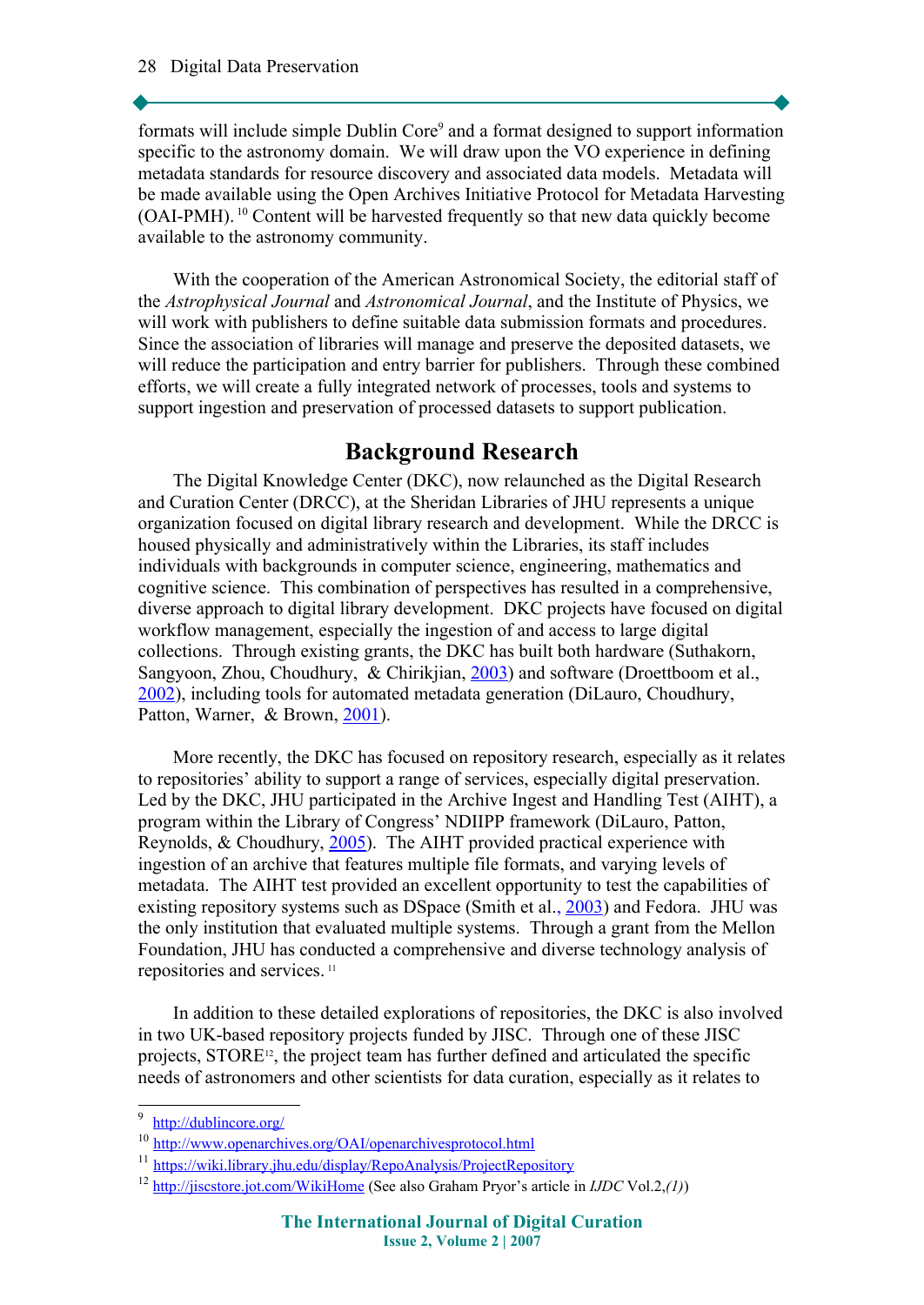electronic publications. JISC has coordinated its Digital Repository Programme training and development with JHU's Mellon-funded repository analysis, and invited PI Choudhury to two meetings in the UK and the Netherlands. Finally, the DKC evaluated LOCKSS (Reich & Rosenthal, [2001\)](#page-10-5), and continues to manage a LOCKSS appliance. Through our extensive, rigorous and objective evaluation, we have concluded that Fedora represents the best system for this particular effort.

### **Conclusions**

By implementing a prototype we hope to understand operational costs and thus be able to develop a long-term business plan for the preservation of peer-reviewed journal content and the associated supporting data. The availability of such facilities for digital data preservation will undoubtedly lead to changes in policies affecting data access. Peer pressure may initially encourage researchers to contribute their data to the repository, but in time such contributions might become mandatory. It seems likely that published papers having digital data available will be more heavily used, and thus more heavily cited, than papers lacking such data. In the longer term it will be important to evaluate the impact on scientific productivity through citation analyses and community feedback.

### **Acknowledgements**

JISC, through Project STORE, has provided funds to support this work. IMLS has recently announced an award to support this work through its National Leadership Grant Program. Therefore this work is supported through The Institute of Museum and Library Services National Leadership Grant LG0606018206. The Scholarly Publishing and Academic Resources Coalition (SPARC), Microsoft, TeraGrid, and NVO have also committed contributions to support this work. Andrew Lawrence, head of the Astrogrid Project, provided valuable support in developing the IMLS proposal.

### **References**

- <span id="page-9-1"></span>DiLauro, T., Choudhury, G. S., Patton, M., Warner, J. W. & Brown, E. W. (2001, April). Automated name authority control and enhanced searching in the Levy Collection. *D-Lib Magazine 7,*(4). Retrieved September 30, 2006, from <http://www.dlib.org/dlib/april01/dilauro/04dilauro.html>
- <span id="page-9-0"></span>DiLauro, T., Patton, M., Reynolds D., & Choudhury, G.S. (2005, December). The archive ingest and handling test: The Johns Hopkins University report. *D-Lib Magazine 11,*(12). Retrieved September 30, 2006, from <http://www.dlib.org/dlib/december05/choudhury/12choudhury.html>
- <span id="page-9-2"></span>Droettboom, M., Fujinaga I., MacMillan K., Choudhury G. S., DiLauro T., Patton M., & Anderson T. (2002). Using the GAMERA framework for the recognition of cultural heritage materials. *JCDL 2002: The Second ACM+IEEE Joint Conference on Digital Libraries: 11-17*. Portland: ACM Press. Retrieved September 30, 2006, from <http://portal.acm.org/citation.cfm?id=544220>